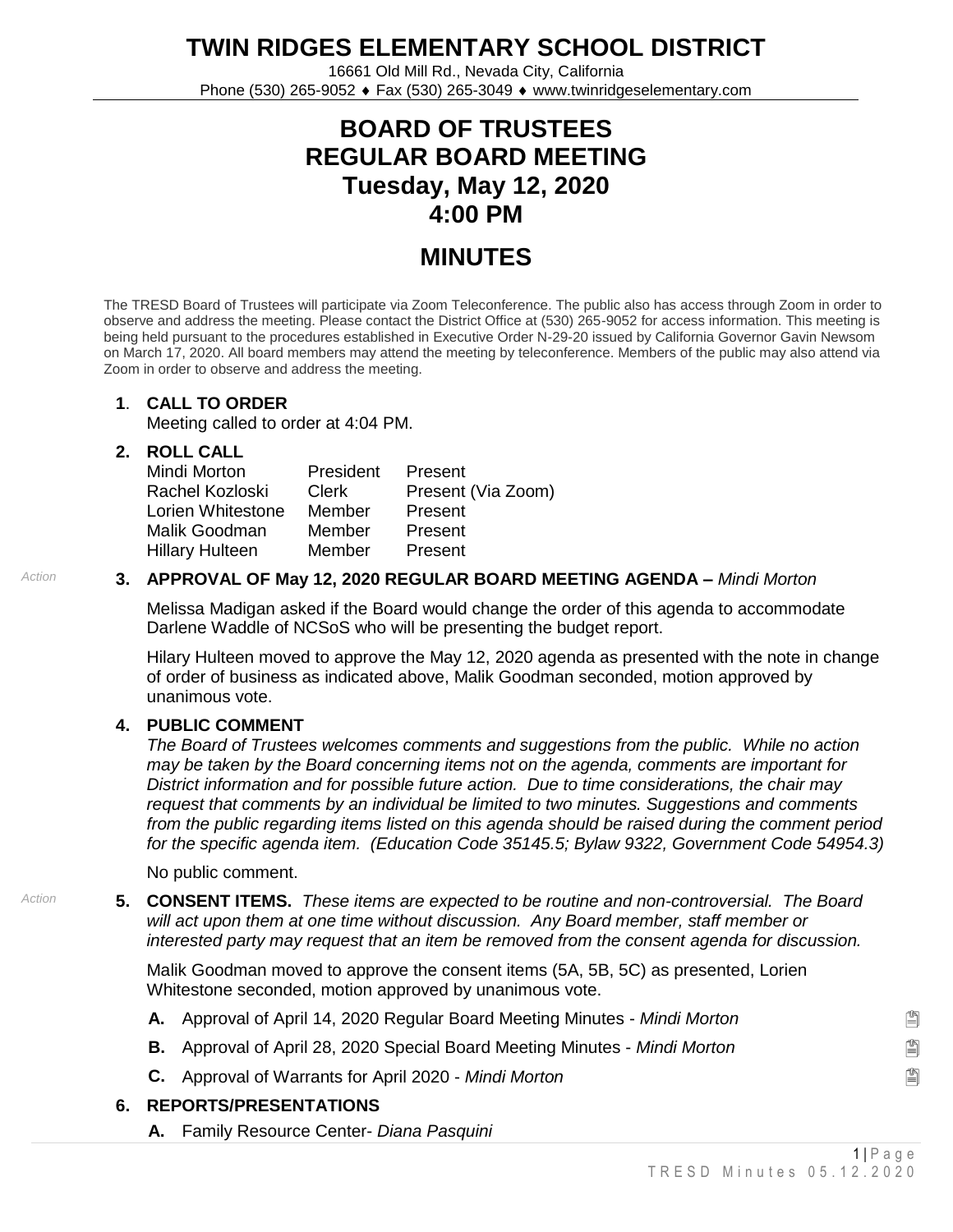No FRC Report.

**B.** Teachers Report- *Abigail Hedenland (Resource)*

Distance Learning is going well though it is difficult from a Special Education perspective. Abby is meeting weekly with the Special Ed Aides who are offering tutoring services via Zoom and every Monday she meets with the Director of Special Education. District wide goals have been adjusted to meet the current situation. She's making and documenting regular contact with students and feels like she's gotten closer to parents in the process. Relationships are being strengthened. In addition, she has organized a book club with her aides. The selected readings have some overlapping theme connections to Special Education.

Melissa Madigan noted that all students will be promoted.

**C.** Board Report- *Mindi Morton*

No board report.

## **7 DISCUSSION/ACTION ITEMS**

| <b>Discussion/Action</b>       |                                                                                                                                                                                                                                                                                                                                                            | A. Adopt Board Policies (2000 Series) - Melissa Madigan                                                                                                                                                                                                                                                      |  |
|--------------------------------|------------------------------------------------------------------------------------------------------------------------------------------------------------------------------------------------------------------------------------------------------------------------------------------------------------------------------------------------------------|--------------------------------------------------------------------------------------------------------------------------------------------------------------------------------------------------------------------------------------------------------------------------------------------------------------|--|
|                                | Lorien Whitestone moved to approve the 2000 Series of the Board Policies as presented,<br>Malik Goodman seconded, motion approved by unanimous vote.                                                                                                                                                                                                       |                                                                                                                                                                                                                                                                                                              |  |
| Discussion/Info.<br>В.         | Review Board Policies (3000 Series, Part 1 of 2) - Melissa Madigan                                                                                                                                                                                                                                                                                         |                                                                                                                                                                                                                                                                                                              |  |
|                                | The Board Policies 3000 Series is a lengthy section which will be presented in two parts.<br>The Board was given the first section (Part 1 of 2) to get familiar with over the next month.<br>Part 2 of 2 will be distributed in June. The 3000 series, in its entirety, will appear on the July<br>agenda as a discussion/action item for Board approval. | Ë                                                                                                                                                                                                                                                                                                            |  |
| Discussion/Info.               | <b>C.</b> Board Retreat – Confirm date and location for upcoming board retreat.                                                                                                                                                                                                                                                                            |                                                                                                                                                                                                                                                                                                              |  |
|                                | The Board Retreat is scheduled for Friday, May 22, 2020 from 9:30 AM to 4:30 PM in the<br>Lodge at Oak Tree School 18847 Oak Tree Road.                                                                                                                                                                                                                    |                                                                                                                                                                                                                                                                                                              |  |
| <b>Discussion/Action</b><br>D. | Resolution 20-13 to Eliminate Certificated and Classified Staff for the 2020/2021 School Year<br>- Melissa Madigan                                                                                                                                                                                                                                         |                                                                                                                                                                                                                                                                                                              |  |
|                                | Malik Goodman moved to approve Resolution 20-13 to Eliminate Certificated and Classified<br>Staff for the 2020/2021 School Year, Lorien Whitestone seconded, motion approved by the<br>following vote: (5/0/0/0)                                                                                                                                           |                                                                                                                                                                                                                                                                                                              |  |
|                                |                                                                                                                                                                                                                                                                                                                                                            | Mindi Morton - Aye<br>Rachel Kozloski - Aye<br>Malik Goodman - Aye<br>Lorien Whitestone - Aye<br>Hilary Hulteen - Aye                                                                                                                                                                                        |  |
| <b>Discussion/Action</b>       |                                                                                                                                                                                                                                                                                                                                                            | <b>E.</b> Election Timeline - Kelly Moreno                                                                                                                                                                                                                                                                   |  |
|                                |                                                                                                                                                                                                                                                                                                                                                            | Two board members (Lorien Whitestone and Rachel Kozloski) terms expire this year. Mindi<br>Morton inquired about their interest in remaining on the TRESD Board of Trustees. Both<br>members replied affirmatively. Election timeline and resolution will be a discussion/action<br>item on the June agenda. |  |
| Discussion/Info.               | F.,                                                                                                                                                                                                                                                                                                                                                        | Budget/May Revise - Darlene Waddle                                                                                                                                                                                                                                                                           |  |
|                                |                                                                                                                                                                                                                                                                                                                                                            | Darlene Waddle from the Nevada County Superintendent of Schools (NCSoS) presented the<br>Budget/May Revise report in a PowerPoint presentation.                                                                                                                                                              |  |
|                                |                                                                                                                                                                                                                                                                                                                                                            | Projections indicate there will be 0% COLA (20/21) with the possibility of cuts up to 20%.<br>These are speculative at this point but cautions us to be prepared. TRESD is operating with                                                                                                                    |  |
|                                |                                                                                                                                                                                                                                                                                                                                                            | $2 P \text{ age}$                                                                                                                                                                                                                                                                                            |  |

阊

 $\mathbb{P}$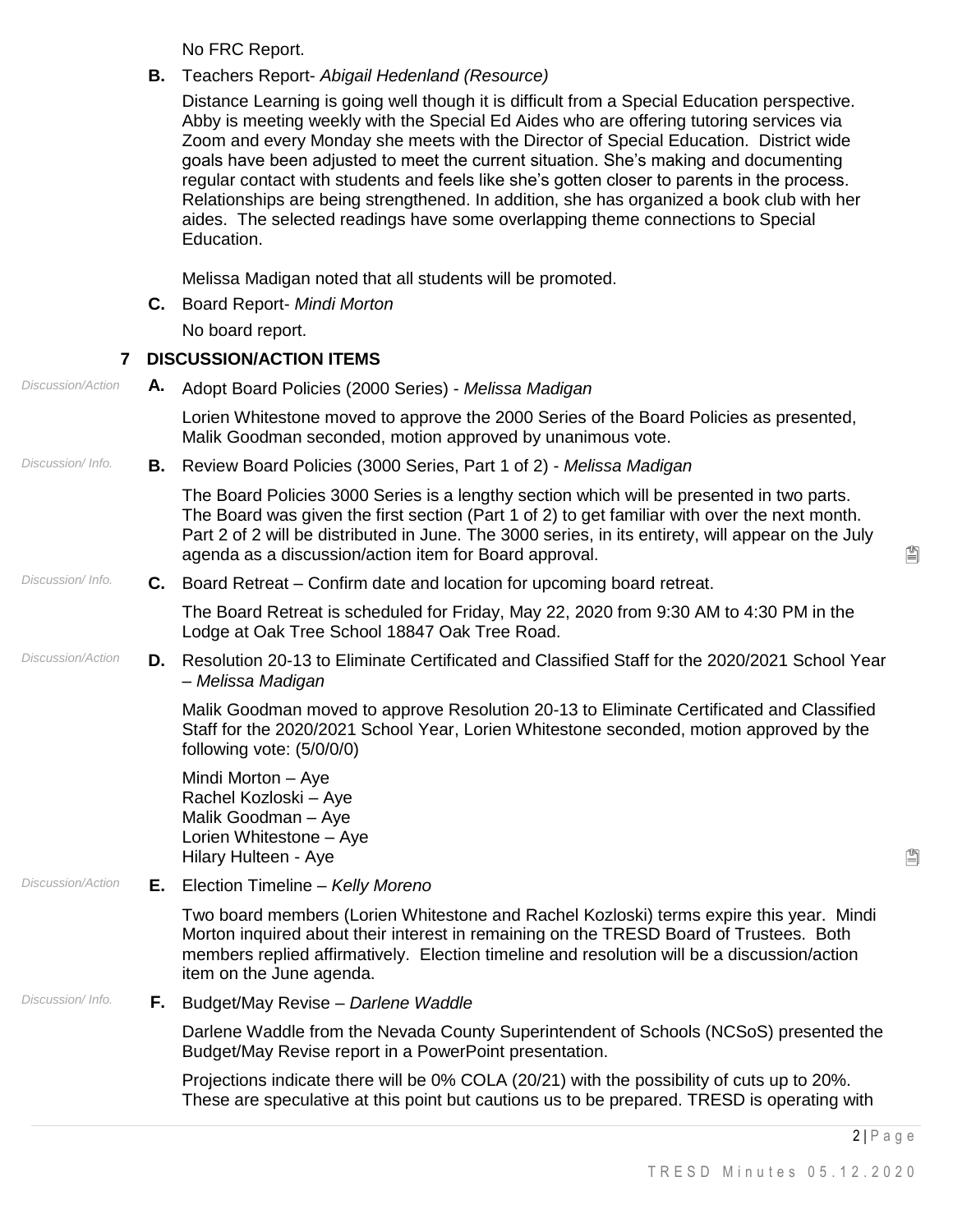expenditures coming in at a \$635k over budget, which is not sustainable. Darlene noted that TRESD is "extremely out of balance compared to other districts". *Discussion/ Info.* **G.** TRESD Investment Accounts Quarterly Report The Board reviewed the most current statement from the District's financial advisor. *Discussion/Action* **H.** Library Reorganization – Melissa Madigan Melissa reported that school will look very different in the fall, including the library. The entire library concept must/will be changed to incorporate the latest COVID 19 protocols. Guidelines are starting to be revealed. Melissa asked the Board to think about creative ways that we might approach this for later discussion. **I.** Superintendent's Report – *Melissa Madigan Discussion/Action* i. All-Day Kindergarten Implementation 2020/2021 Malik Goodman moved to approve Resolution 20-14 Implementing Extended-Day Kindergarten Within an Early Primary Program, Hilary Hulteen Seconded, motion approved by following vote: (5/0/0/0) Mindi Morton – Aye Rachel Kozloski – Aye Malik Goodman – Aye Lorien Whitestone – Aye Hilary Hulteen - Aye *Discussion/Action* ii. Summer School Options – Summer 2020 Extended School Year (ESY) availability is required for certain students (Special Education) needing additional services. Abby Hedenland, Special Education teacher, will teach ESY at Grizzly Hill for students with moderate to severe needs and is willing to open this up to all students. Melissa will submit a proposal to the Board in June to incorporate General Education students to the ESY modeled program. *Discussion/Action* iii. Surplus Items – Authorization to surplus items in storage at Oak Tree School. Melissa asked for Board authorization to sell, donate, and/or throw away surplus, out of date, and broken items stored at Oak Tree School. The Board agreed unanimously to authorize the removal of any and all surplus items stored at Oak Tree School. Additionally, Grizzly Hill had a preliminary inspection (part 1 of 3) by Michael Melendez. It will take an additional two appointments to complete. **8. PUBLIC COMMENT ON CLOSED SESSION ITEMS –** *Mindi Morton* Deborah Messervey addressed the Board to request admission during the closed session discussion of item 9A. Malik offered that the Board would convene for closed session and invite her to join them after they've had the opportunity to discuss this item. The Board as a whole agreed. **9. CLOSED SESSION –** *Mindi Morton* Open session recessed at 5:19 PM. Closed session called to order at 5:19 PM. **A.** Public Employee Discipline/Dismissal/Release (Government Code § 54957(b)) **B.** Conference With Labor Negotiators (Government Code § 54957.6.) Unrepresented Employee: Superintendent/Principal **C.** Public Employee Appointment (Government Code § 54957(b)(1)) Classified Employee Scheduled Hours Increase **10. RECESS /RECONVENE** *-* Report out on Closed Session - *Mindi Morton* Closed session adjourned at 6:10 PM

 $3|P$  a g e

鲁